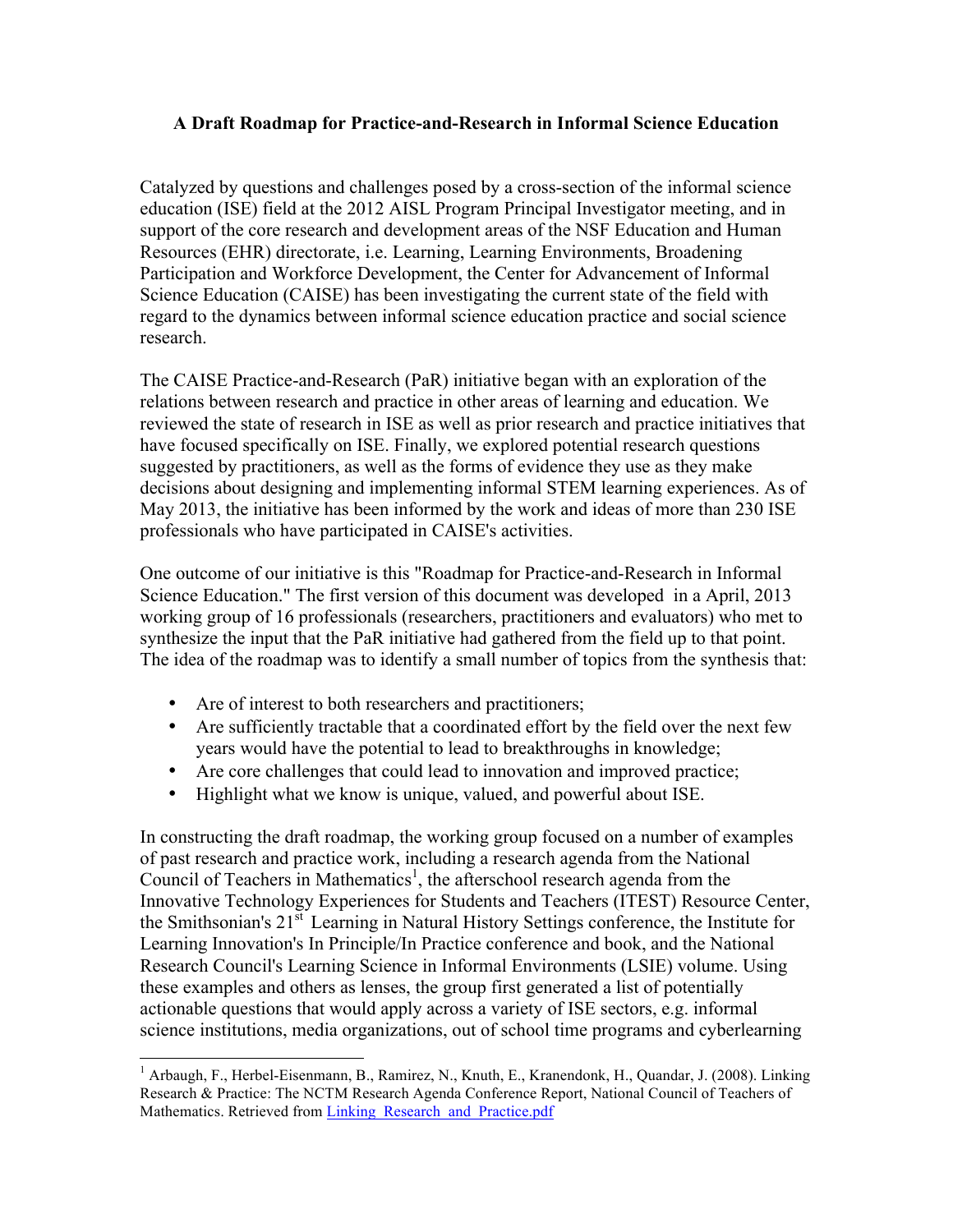projects. Then through group discussion and a sorting process, we eventually organized those questions under the eight topic categories that constitute this roadmap:

1. LEARNING ECOLOGIES AND CHANGE OVER TIME. The notion of learning ecologies is currently popular. But the field still has an incomplete understanding of what makes for an effective learning ecology, how to support learning over time, how to assess impact of experiences over time, or why some learning trajectories seem to take off why others flounder. The diverse experiences and contexts that make up ISE provide a unique laboratory to study and understand this emerging theoretical orientation in the social sciences. (Maps to EHR Learning and Learning environments core areas)

2. IDENTITY. Established by NRC LSIE volume as one of the outcomes particularly important to ISE, identity is a rich area of future research and practice. ISE platforms are particularly good places to test innovative approaches for engaging underrepresented audiences, for exploring how values are created by and around learning, to investigate how and why people want to become connected to a community, or how students decide to become engaged in and persevere in the Science Technology Engineering and Math (STEM) workforce pipeline. (Maps to EHR Broadening Participation core area)

3. INTEREST, MOTIVATION AND CURIOSITY. This area was also highlighted in Learning Science in Informal Environments and remains an area of strong interest for ISE researchers and practitioners. Many informal STEM learning experiences are designed to spark curiosity or to motivate learners to want to engage further with STEM. What aspects of a learning experience make this happen? How do different kinds of experiences coalesce into moving interest from an initial state to a deeper engagement with STEM? (Maps to EHR Broadening Participation core area)

4. UNDERSTANDING LEARNERS AND LEARNING. Informal STEM learners are diverse and come to ISE experiences through a range of learning contexts and configurations. How does learning in families or peer groups change the experience and the impact? How different are the experiences of learners distinct in terms of a range of factors? For whom does ISE learning work effectively and under what conditions? Because ISE targets a wide variety of audiences, it is a particularly rich area to create and study diverse learning experiences. (Maps to EHR Learning core area)

5. "21ST CENTURY CITIZENS." ISE is the most visible part of STEM education that is concerned with learners who are not necessarily school-aged or on their way to being part of the STEM pipeline. What are the outcomes we should value for lifelong, life-deep and life-wide learning as distinct from pipeline goals? What's the best way for adults to continue their learning about science? How do we motivate and support adults who get involved in civic activities that connect with STEM? Is there a role for ISE to support workforce skills for people in non-STEM careers? How do people use STEM learning to make personal or civic decisions? (Maps to EHR Workforce Development core area)

6. DESIGN PRINCIPLES TO SUPPORT ISE LEARNING AND LEARNERS. This